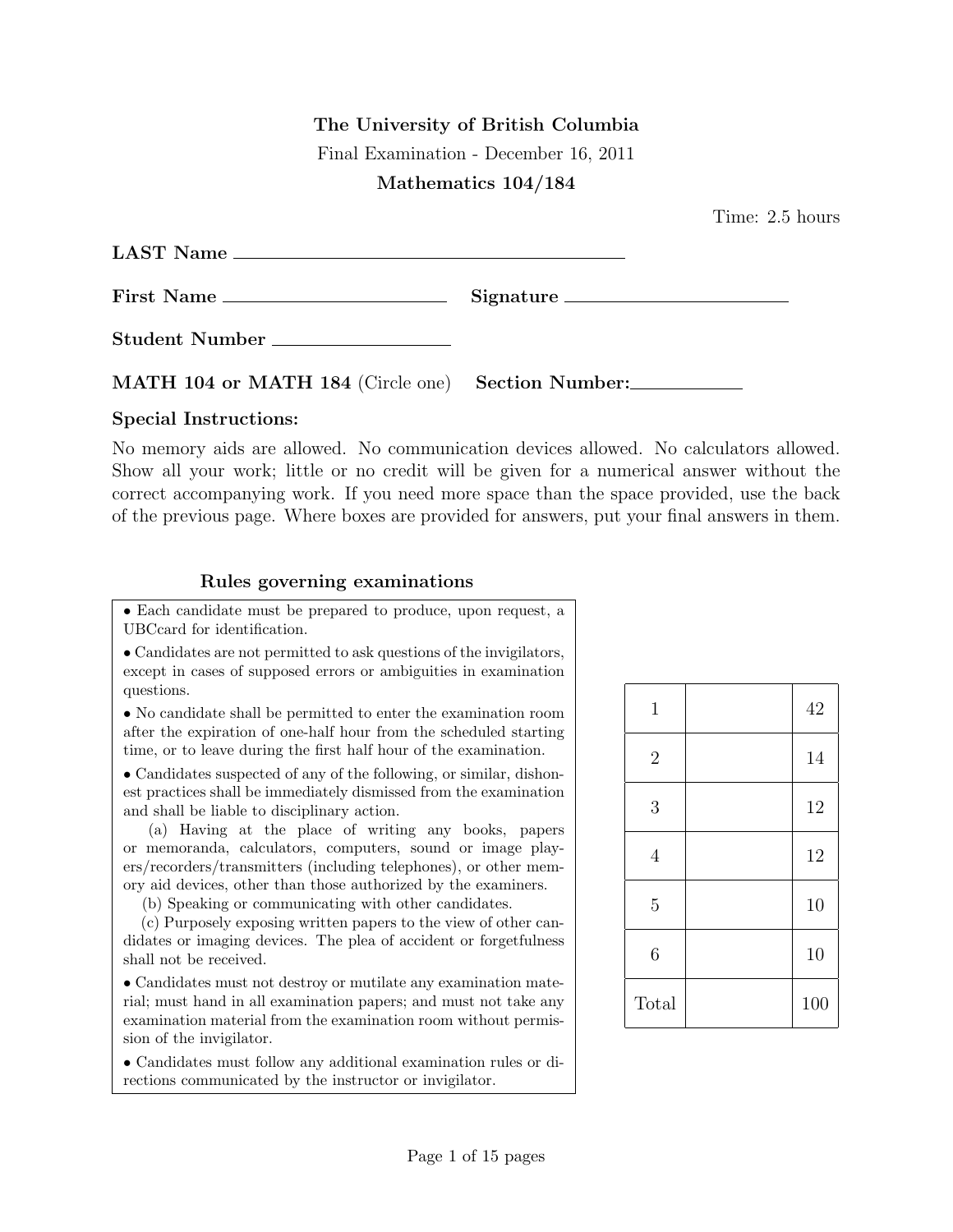[42] 1. Short Problems. Each question is worth 3 points. Put your answer in the box provided and show your work. No credit will be given for the answer without the correct accompanying work, except for multiple choice questions.

(a) Compute 
$$
\lim_{x \to 4} \frac{x^2 - 3x - 4}{\sqrt{x} - 2}
$$
.

Answer:

(b) Find the value of a for which  $f(x)$  is continuous at  $x = 1$ , where

$$
f(x) = \begin{cases} 2x^2 - \ln(x) & \text{if } x \ge 1, \\ x^3 - 4ax & \text{if } x < 1. \end{cases}
$$

Answer:

|  | $r^4+7$ | (c) Find $f'(x)$ where $f(x) = \frac{(x^2 + 3\sin^2 x)(e^{x^2})}{4\pi^2}$ . Do NOT simplify your answer. |
|--|---------|----------------------------------------------------------------------------------------------------------|
|--|---------|----------------------------------------------------------------------------------------------------------|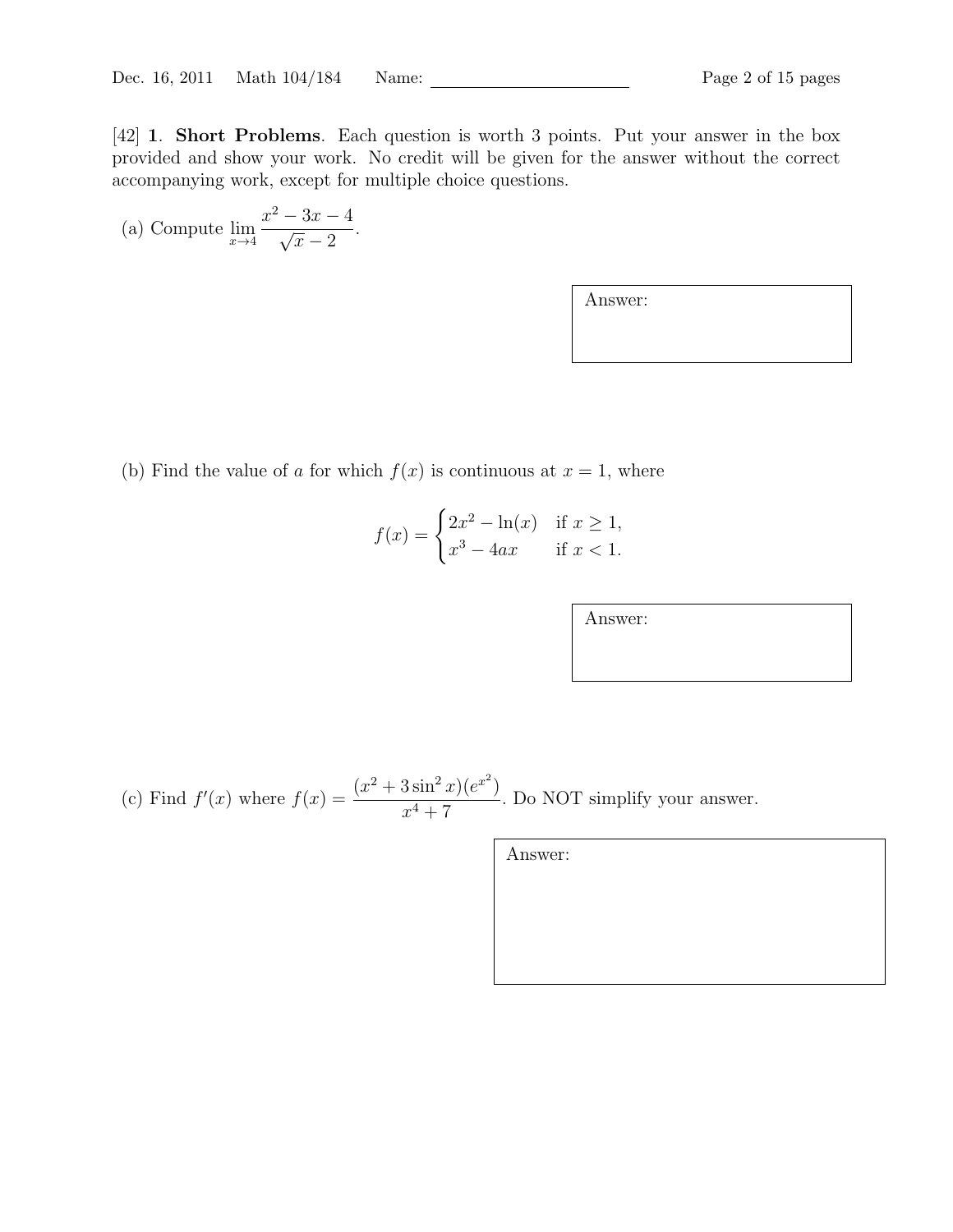(d) Find the equation of the tangent line to  $y = f(x) = \frac{x+3}{2}$  $2x + 1$ at the point corresponding to  $x=0$ .

| Answer: |  |  |  |
|---------|--|--|--|
|         |  |  |  |
|         |  |  |  |

(e) Find the x-coordinate of the absolute maximum of  $f(x) = x$ √  $2-x^2$  on its domain.

Answer:

(f) Consider a function  $f(x)$  that satisfies  $f'(x) = x[f(x)]^2 + x^2$ . Evaluate  $f''(1)$  if  $f(1) = 2$ .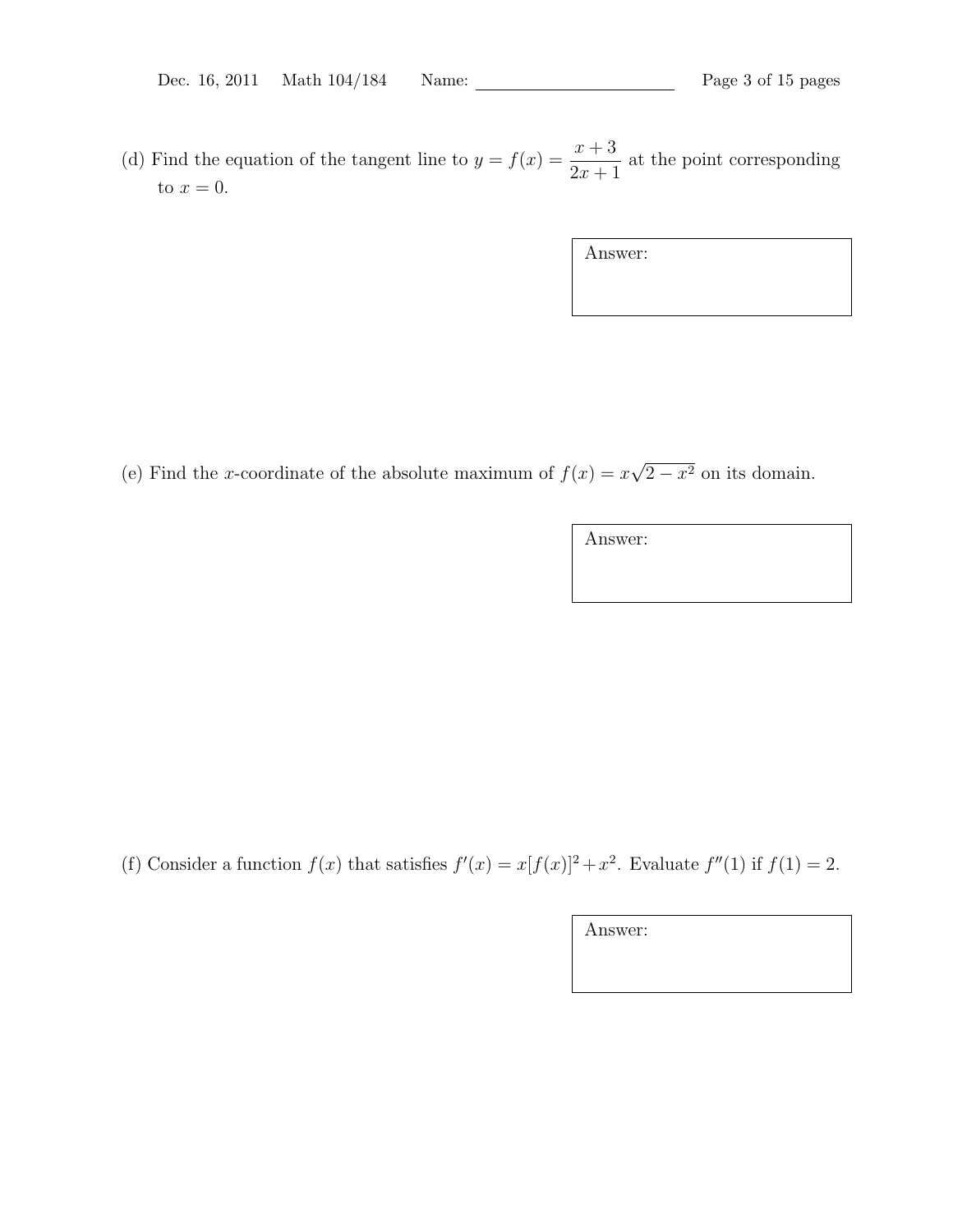(g) Find the interval(s) on which  $f(x) = x^2 - \ln(x)$  is increasing.

| Answer: |  |
|---------|--|
|---------|--|

(h) You bought a rare stamp collection for 10 million dollars. The auctioneer who sold it to you estimated its value would increase at 12% per year, compounded continuously. If you want to wait until the collection has tripled in value before you sell, how many years will you be waiting?

Answer:

(i) Find the equation of the tangent line to the curve  $xy^2 + 2xy = 8$  at the point (1, 2).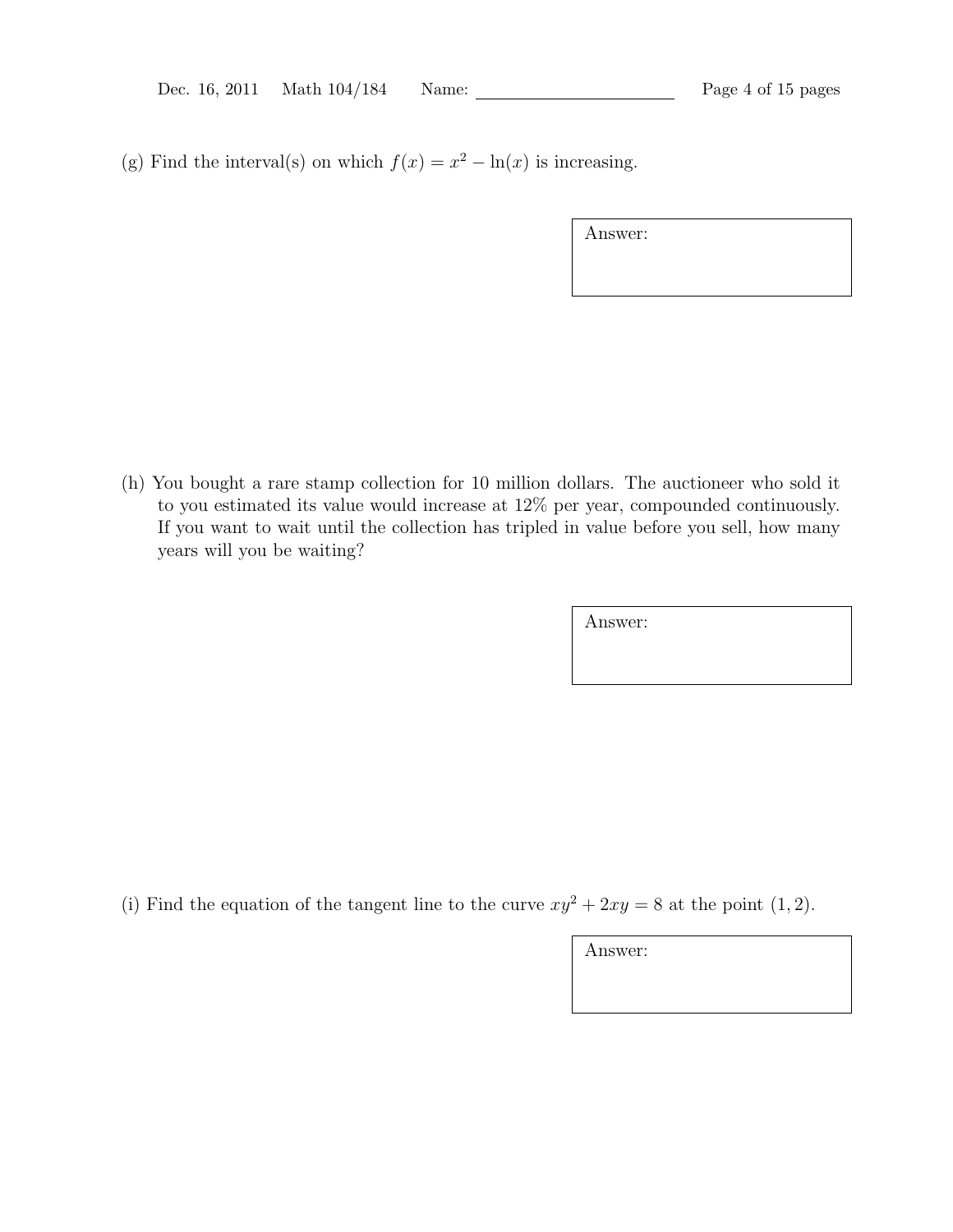- (j) Let f and g be functions such that  $f'(x)$  and  $g'(x)$  are both continuous and increasing for all real numbers  $x$ . Which of the following is ALWAYS true?
	- I.  $f + g$  is concave up everywhere.
	- II.  $f g$  is concave up everywhere.
	- III.  $f \cdot g$  is concave up everywhere.
	- (A) I only.
	- (B) II only.
	- (C) I and II only.
	- (D) I and III only.
	- (E) I, II, and III.

Answer:

- (k) Let g be a continuous function on a closed interval [0, 1]. Let  $g(0) = 1$  and  $g(1) = 0$ . Which of the following is NOT necessarily true?
	- (A) There exists a number c in [0, 1] such that  $g(c) \ge g(x)$  for all x in [0, 1].
	- (B) For all a and b in [0, 1], if  $a = b$  then  $g(a) = g(b)$ .
	- (C) There exists a number c in [0, 1] such that  $g(c) = \frac{1}{2}$ 2 .
	- (D) There exists a number c in [0, 1] such that  $g(c) = \frac{3}{5}$ 2
	- (E) For all c in the open interval  $(0, 1)$ ,  $\lim_{x \to c} g(c) = g(c)$ .

Answer:

.

- (l) If  $f'(a)$  exists, then  $\lim_{x\to a} f(x)$ 
	- (A) must exist, but there is not enough information to determine it exactly.
	- (B) equals  $f(a)$ .
	- (C) equals  $f'(a)$ .
	- (D) might not exist.
	- (E) None of the above.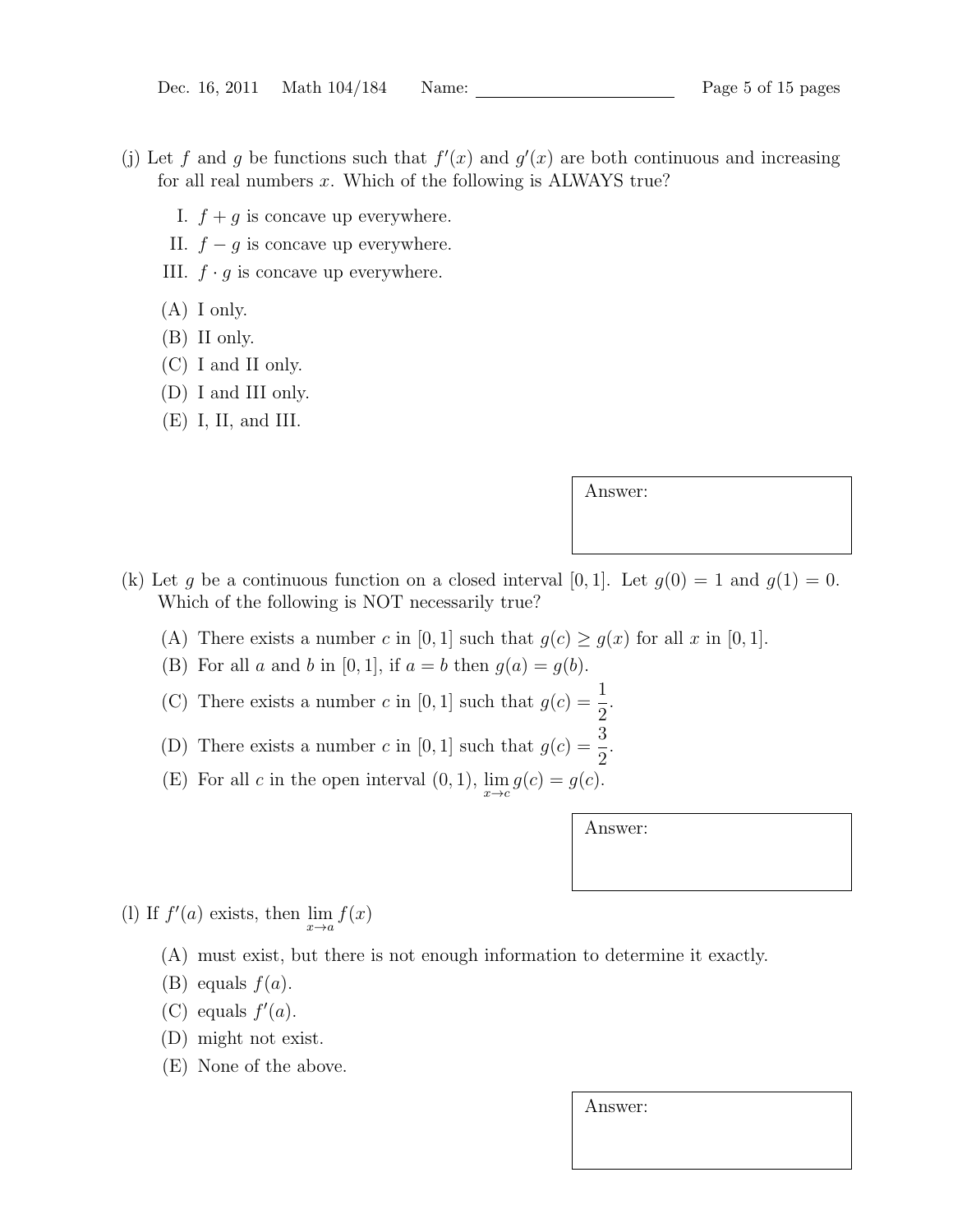(m) Find two positive real numbers  $m$  and  $n$  whose product is 50 and whose sum is as small as possible.

Answer:

(n) Find an approximation to  $(7.5)^{1/3}$  by using the linear approximation to  $f(x) = x^{1/3}$  at a = 8. Give your answer as a fraction,  $\frac{p}{q}$ q , in lowest terms.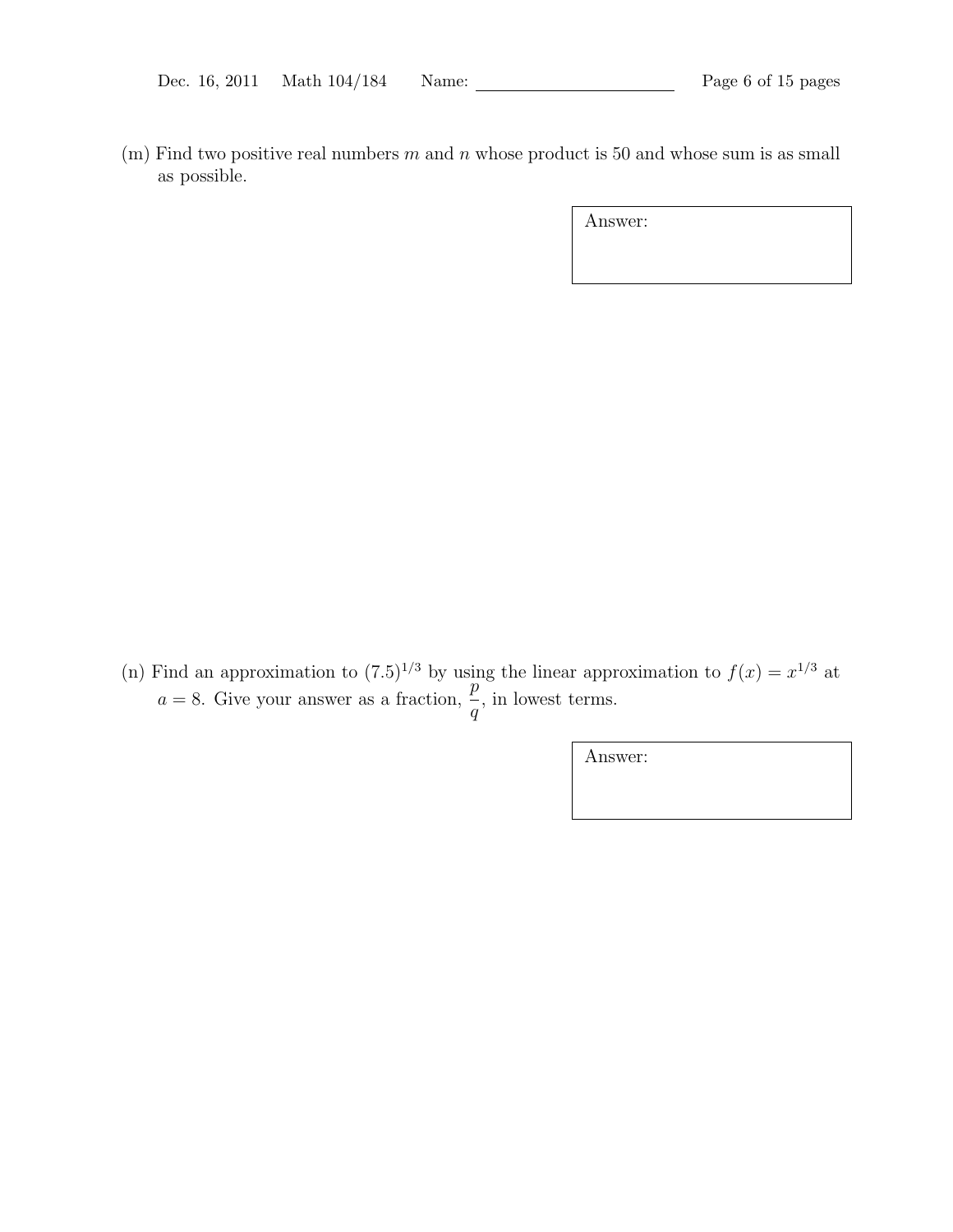Long Problems. In questions 2 - 6, show your work. No credit will be given for the answer without the correct accompanying work.

[14] 2. Consider the function

$$
f(x) = \frac{x^3 + x^2 - 2x - 3}{x^2 - 3}.
$$

Its first and second derivatives are given by

$$
f'(x) = \frac{(x^2 - 1)(x^2 - 6)}{(x^2 - 3)^2}, \qquad f''(x) = \frac{2x(x^2 + 9)}{(x^2 - 3)^3}.
$$

(a) Find all x such that  $f'(x) = 0$  or  $f'(x)$  does not exist.

(b) Find all x such that  $f''(x) = 0$  or  $f''(x)$  does not exist.

(c) On which intervals is  $f(x)$  increasing? On which intervals is  $f(x)$  decreasing?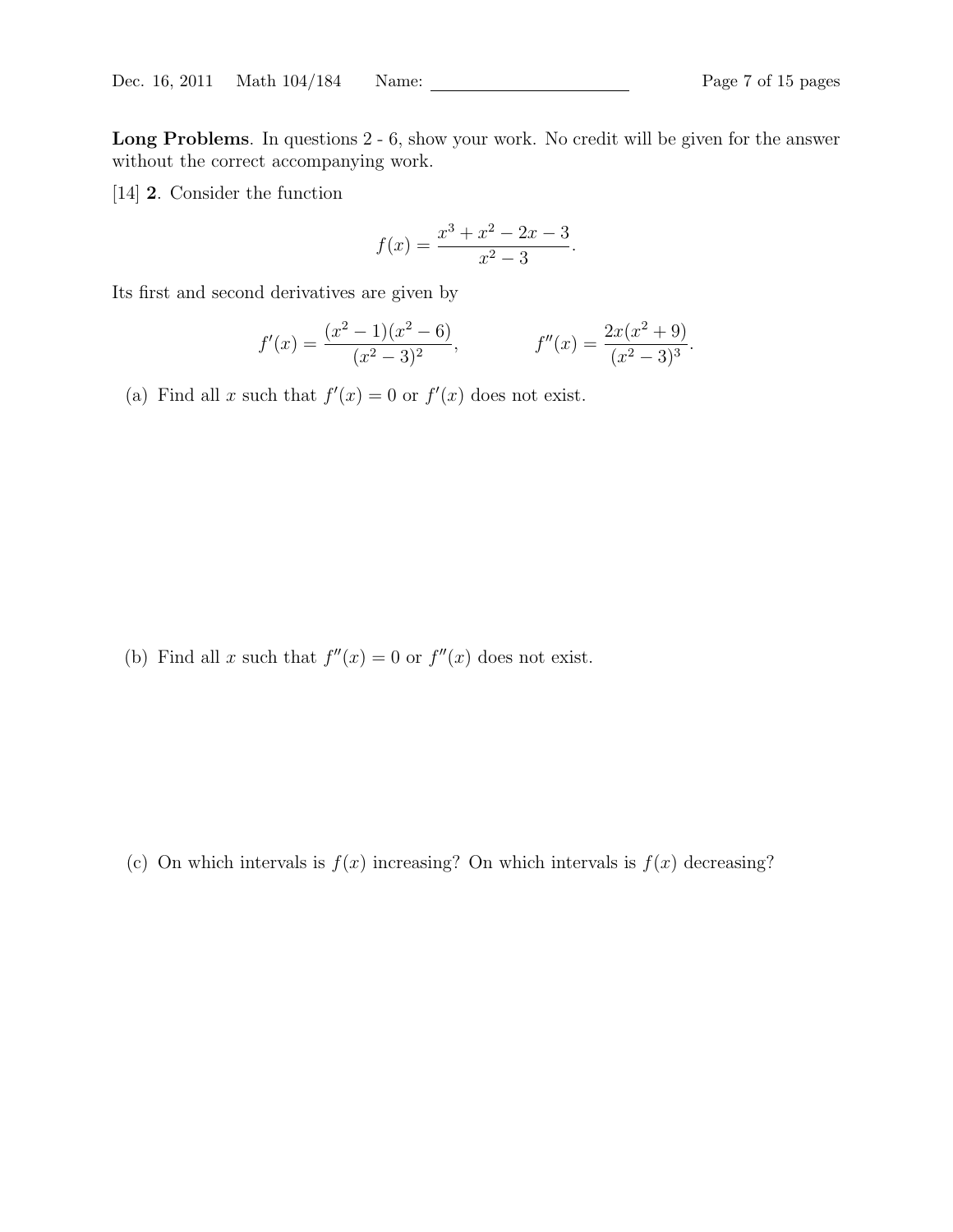(d) On which intervals is  $f(x)$  concave up? On which intervals is  $f(x)$  concave down?

(e) Find the coordinates of all local maxima, local minima, and inflection points. Be sure to indicate which is which.

(f) Find any asymptotes of the function  $f(x)$  and write their equations.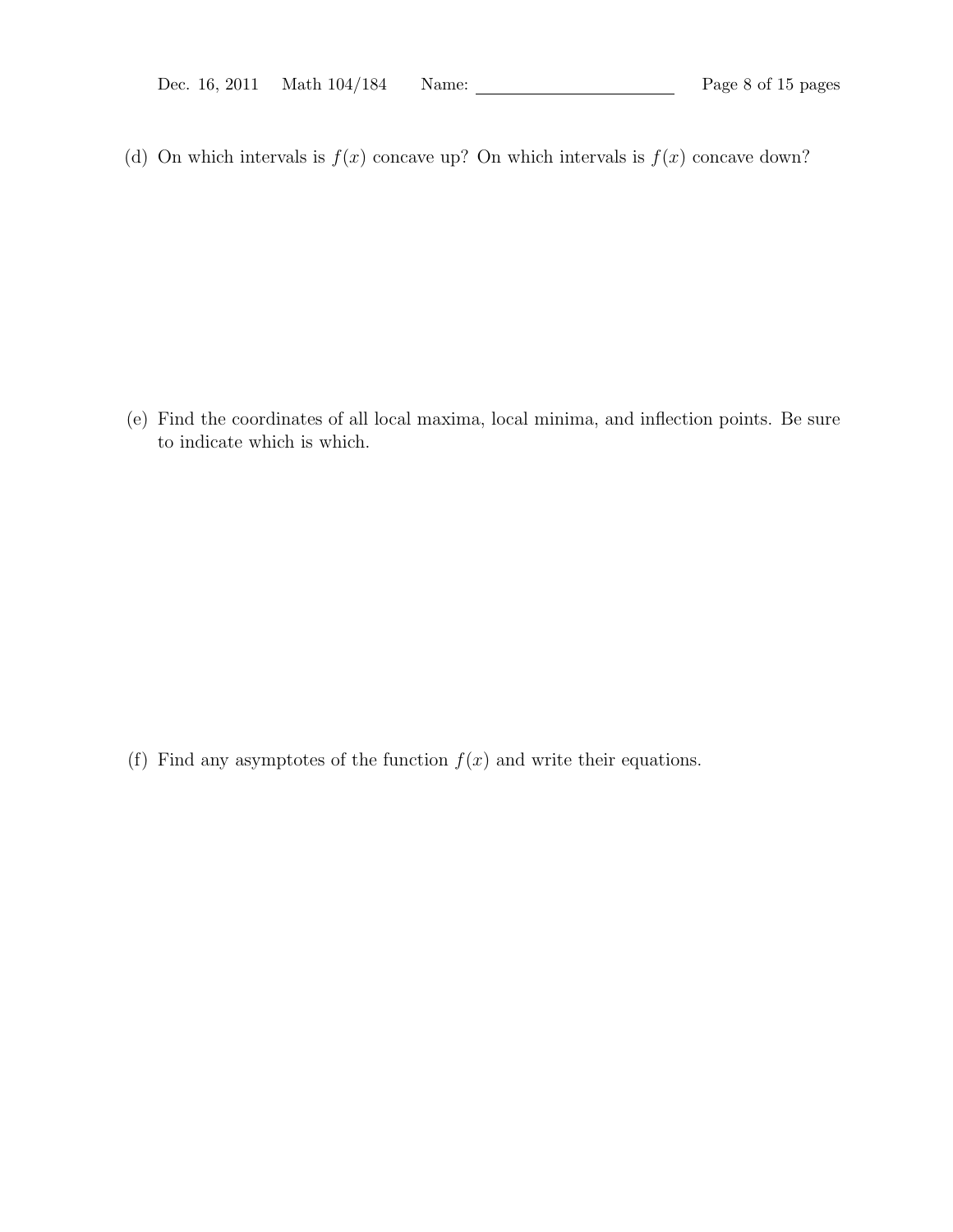(g) Draw the graph of  $f(x)$  on the graph provided. Accurately place all critical points and inflection points, indicate all asymptotes, and make sure your graph correctly shows where  $f(x)$  is increasing and decreasing and correctly shows its concavity.

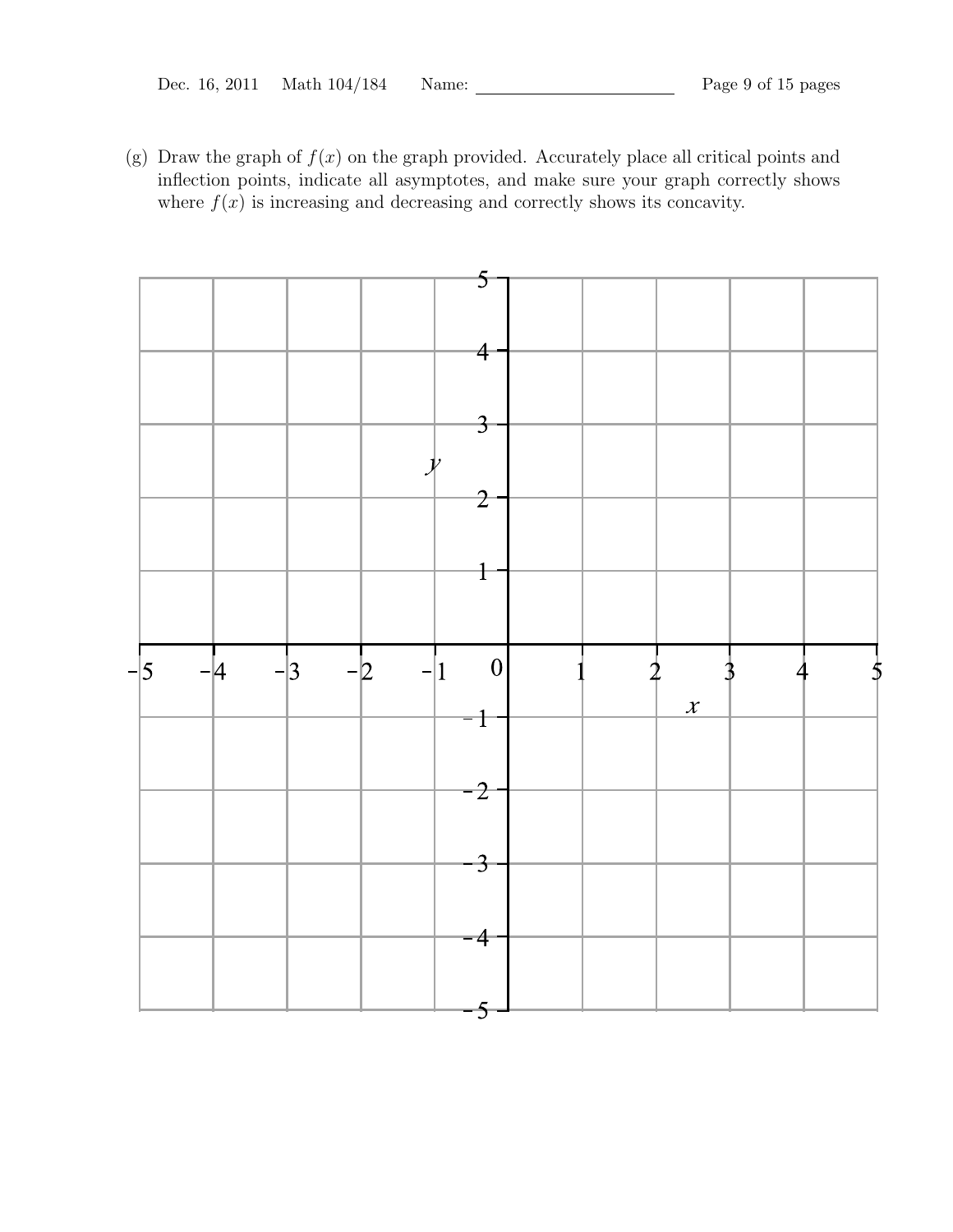[12] 3. A box-shaped shipping crate with a square base is designed to have a volume of 16 m<sup>3</sup> . The material used to make the base costs twice as much per square metre as as the material in the sides, and the material used to make the top costs half as much per square metre as the material in the sides. Suppose the material to makes the sides costs \$20 per square metre. What are the dimensions of the crate that minimize the cost of the materials?

| Answer: |  |  |
|---------|--|--|
|         |  |  |
|         |  |  |
|         |  |  |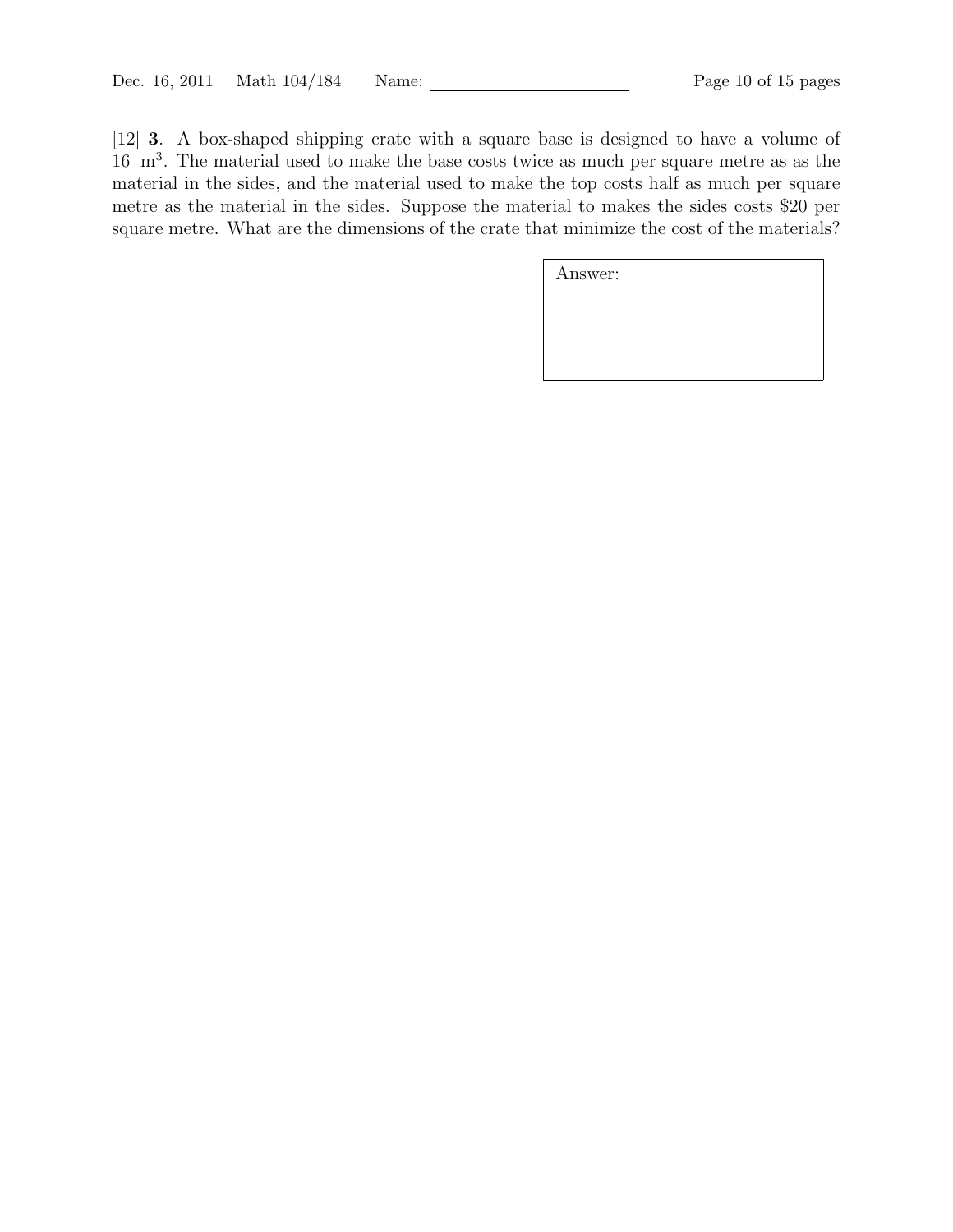[12] 4. A conical tank of height 5 metres and top radius 4 metres is filled with water and then drains into a cylindrical tank with height 5 metres and radius 4 metres. If the water level in the conical tank drops at a constant rate of 0.5 metres per minute, at what rate does the water level in the cylindrical tank rise when the water level in the conical tank is 3 metres? The volume of a cone of radius r and height h is  $V = \frac{1}{3}$  $\frac{1}{3}\pi r^2 h$ . The volume of a cylinder of radius R and height H is  $V = \pi R^2 H$ .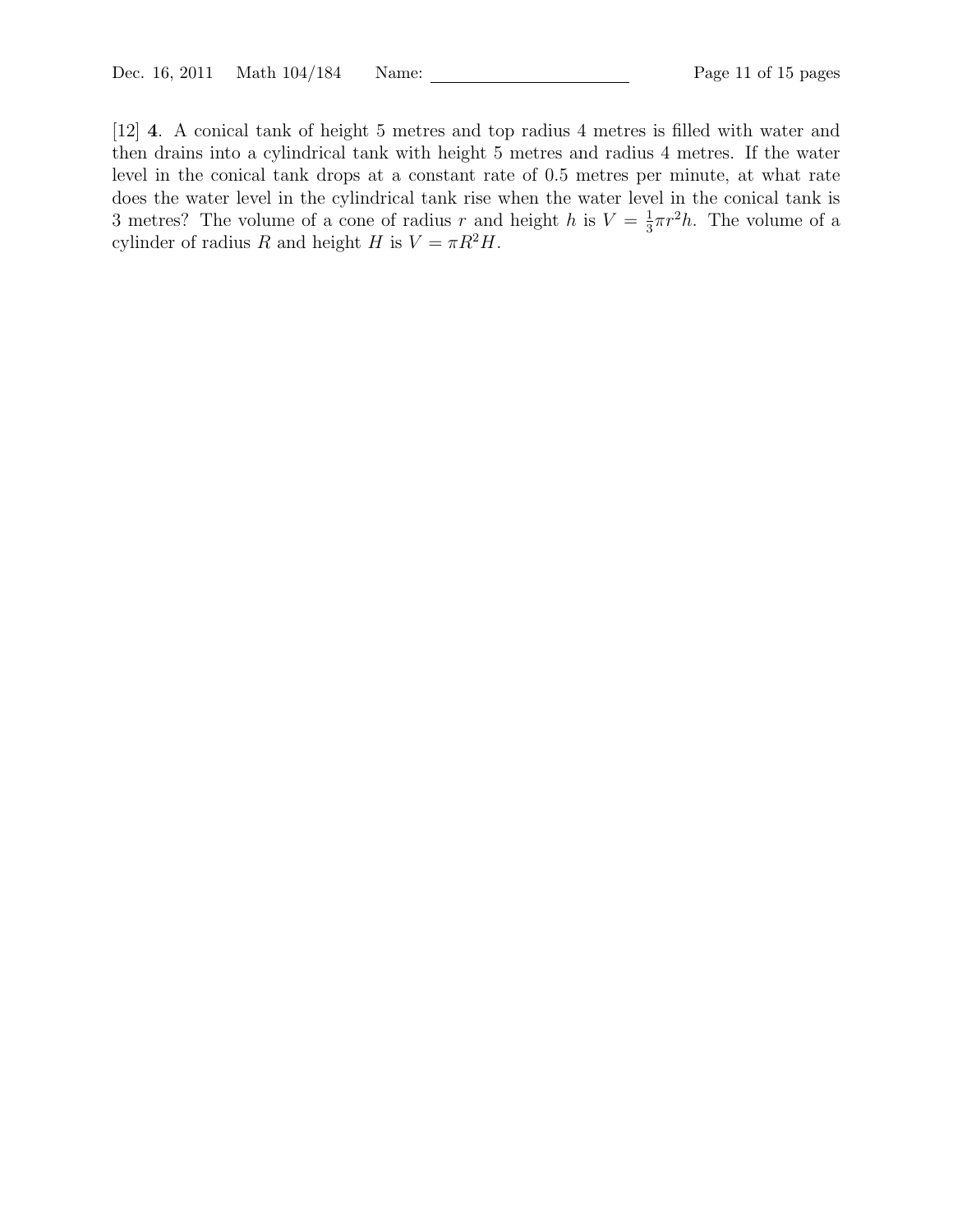[10] **5**. In the following figure, the curved graph is a demand curve where  $q$  is the demand and  $p$  is the price in dollars. The straight line is the tangent line to this demand curve at the point  $(p, q) = (2, 6)$ . Recall that the price elasticity of demand is given by  $\epsilon(p) = \frac{p}{p}$ q  $dq$  $rac{dq}{dp}$ .



(a) Compute  $\epsilon(2)$ , the elasticity at price \$2.

| Answer: |  |  |
|---------|--|--|
|         |  |  |
|         |  |  |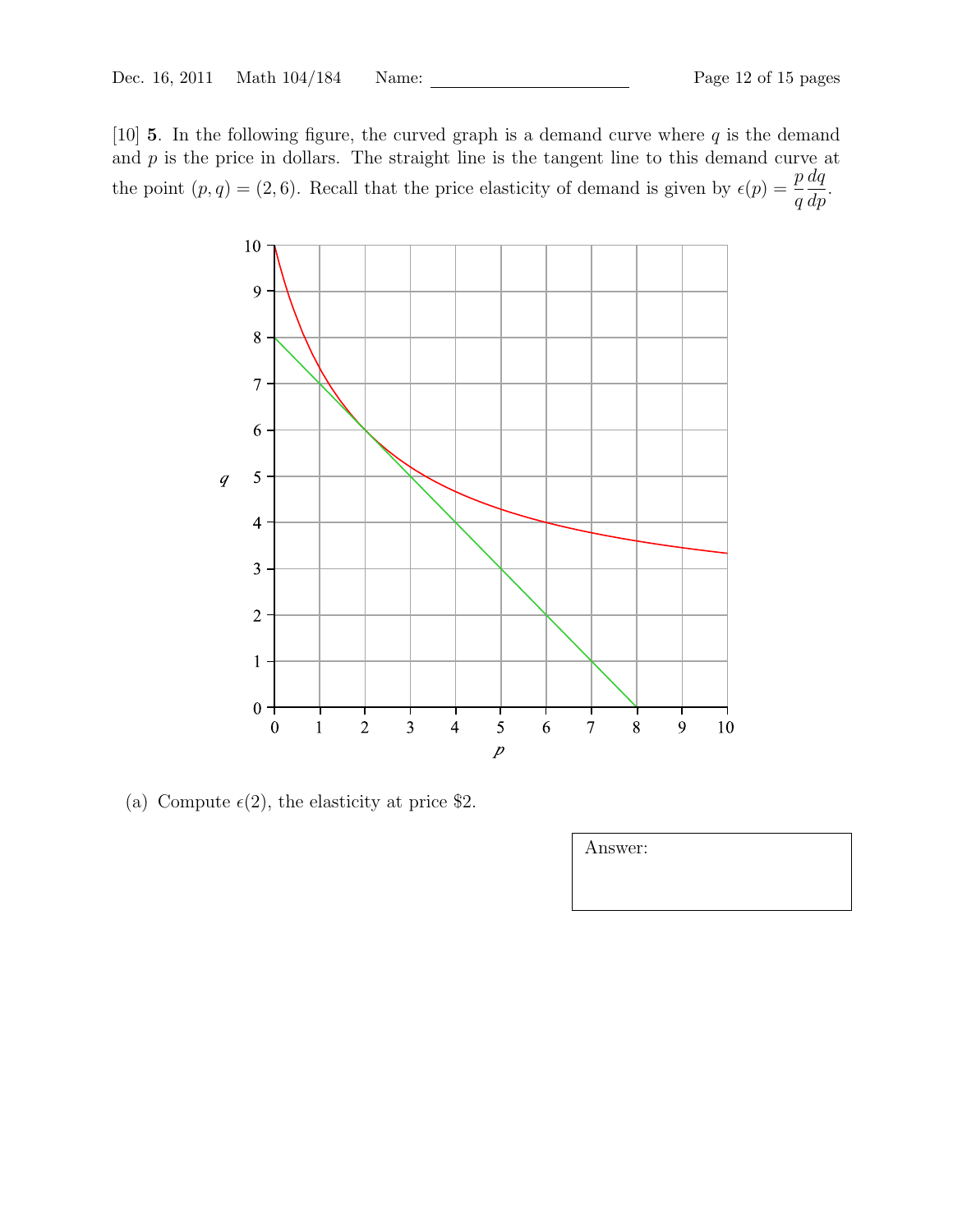(b) In order to increase revenue, should the price be raised or lowered from \$2?

Answer:

(c) Use elasticity to estimate the percentage change in price from \$2 required to result in a 5% increase in demand.

Answer:

(d) Describe geometrically (in terms of the graph of the demand curve) how you would find the price that maximizes the revenue. It might be useful to note that the slope of a line connecting a point on this demand curve to the origin is  $q/p$ . Restrict your answer to the box below.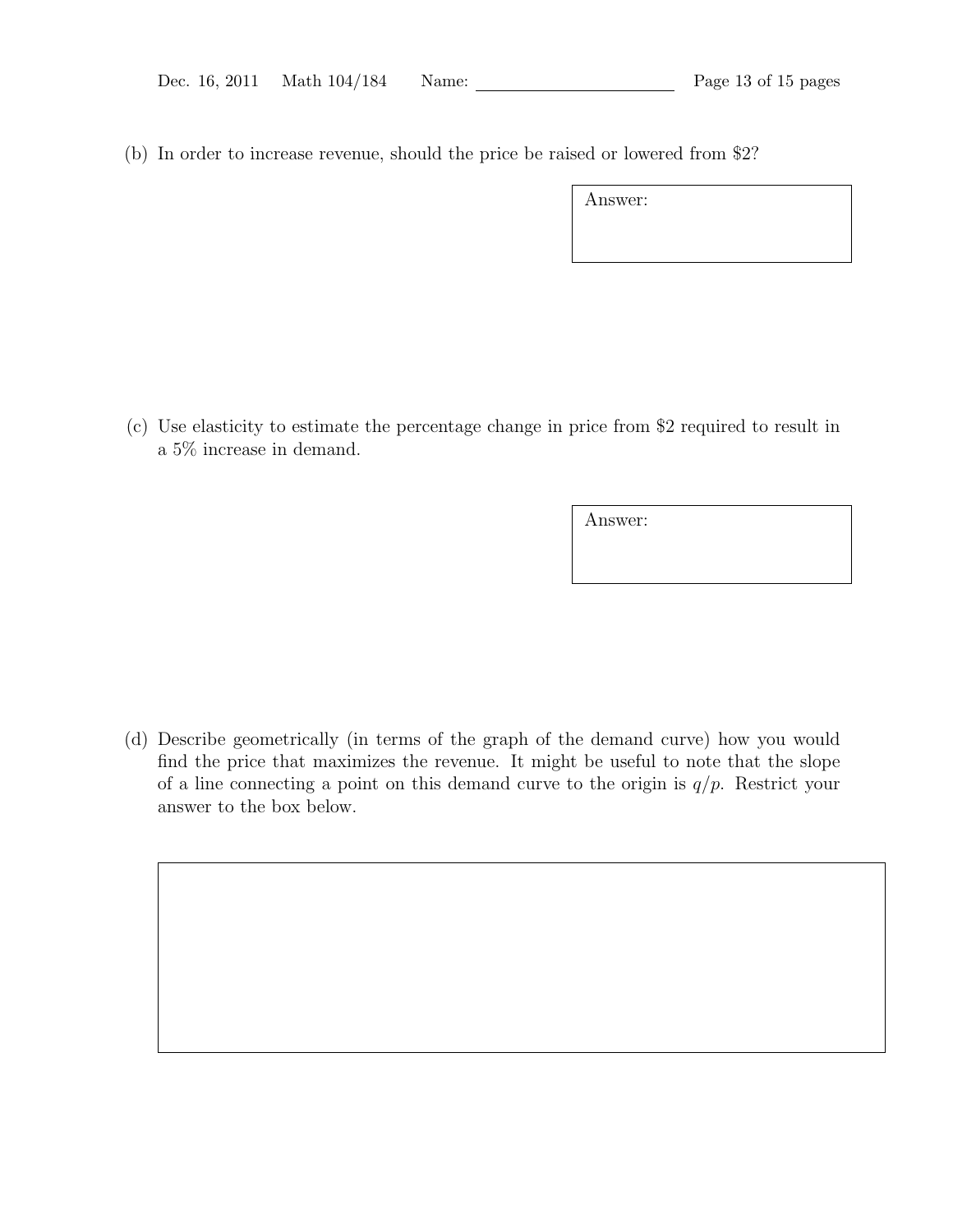[10] 6. In this problem, you will approximate  $ln(0.9)$  in two ways: one using linear approximation and the other using quadratic approximation. You may find it useful to draw the graph of  $\ln(x)$  for x near 1 to help you answer some parts of this question.

(a) Use the linear approximation to  $f(x) = \ln(x)$  at  $a = 1$  to approximate  $\ln(0.9)$ .

(b) Use the formula  $|\text{Error}| \leq \frac{M}{2}$ 2  $(x - a)^2$ , where  $M > 0$ , to estimate an error bound for your approximation of  $ln(0.9)$  in part (a). It will be useful to remember how to find such an M.

(c) Is your approximation for  $\ln(0.9)$  too large or too small? Explain. Use this information together with the error bound you found in part (b) to construct an interval you can guarantee contains the true value of  $ln(0.9)$ .